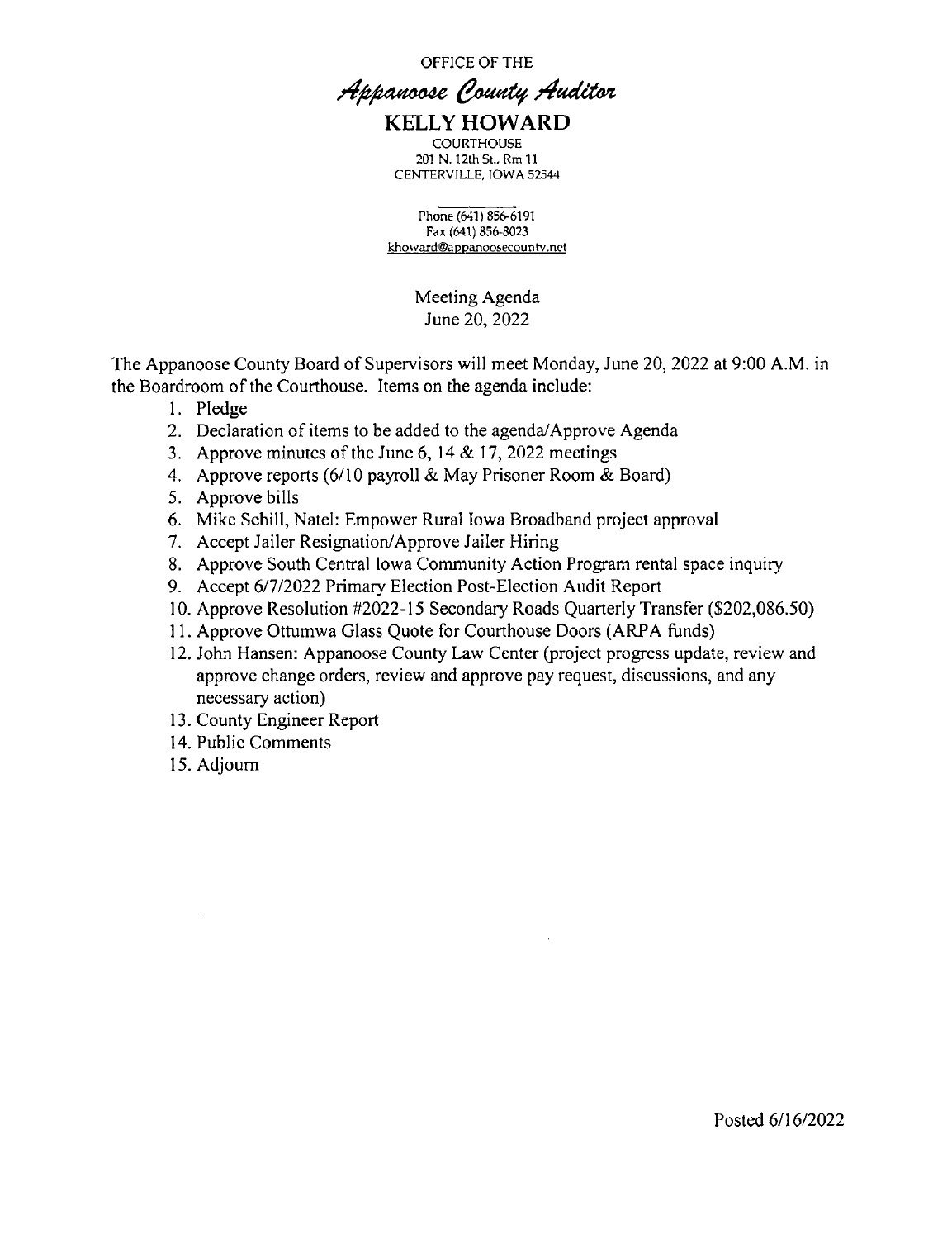#### June 6, 2022

Appanoose County Board of Supervisors met in regular session June 6, 2022 at 9:00 AM. in the Boardroom of the Courthouse. Present: Linda Demry, Chairperson, Mark McGill, Jeff Kulmatycki, Boardmembers. Absent: none.

The meeting started with the pledge.

Add William Lewis hiring and Larry's Silver Spur liquor licenses. McGill motioned to approve the amended agenda. Seconded by Kulmatycki. All voted aye.

McGill motioned to approve the minutes from the May 16, 2022 meeting. Seconded by Kulmatycki. All voted aye.

Kulmatycki motioned to approve 5/27 payroll. Seconded by McGilI. All voted aye.

McGilI motioned to approve the bills' Seconded by Kulmatycki. All voted aye.

McGill motioned to approve the liquor licenses for Pale Moon, Bessie's Barn and Larry's Silver Spur. Seconded by Kulmatycki. All voted aye.

Kulmatycki motioned to approve the cigarette permits for BK's Boathouse, Brownie 3 8'5, Elliott's General Store and Rathbun Marina. Seconded by McGill. All voted aye.

Kulmatycki motioned to approve the vacation reinstatement of Tim Swan upon rehire (10 Days). Seconded by McGilI. All voted aye.

Kulmatycki motioned to approve the Courthouse Boiler quote from Winger for \$63,940. Seconded by McGiIl. All voted aye.

McGill motioned to remove Mike Bouma as Medical Examiner Investigator. Seconded by Kulmatycki. All voted aye.

Kulmatycki motioned to accept the resignation of Ron Burger as Veteran Affairs Commissioner effective June 30, 2022. Seconded for McGiIl. All voted aye.

FYI— MMP DeerView, LLC (crop rotation).

McGill motioned to approve the FY23 Solutions Support and Service Agreements. Seconded by Kulmatycki. All voted aye.

Kulmatvcki motioned to void Auditor Warrant #41578 for \$1,500.00. Seconded by McGill. All voted aye.

Kulmatycki motioned to approve abatement on the interest only for parcels 43010300082000 \$1,315, 340011014930000 \$2567 and 380053008620000 \$1,724. Seconded by MCGilI. All voted aye.

McGill motioned to approve the FY23 Salary Certifications. Seconded by Kulmatycki. All voted aye.

McGill motioned to approve Resolution #2022—13. Seconded by Kulmatycki. All voted aye. APPROPRIATIONS RESOLUTION NO. 2022-13

Whereas, it is desired to make 100% appropriations for each of the different officers and departments for the fiscal year beginning July 1, 2022 in accordance with Section 331.434, Subsection 6, Code of Iowa.

Now, therefore, be it resolved by the Board of Supervisors of Appanoose County, Iowa, as follows: Section 1. The following amounts are hereby appropriated from the resources of the county to the department or office listed:

| Dept# & Name          | S Amount  | Dept# & Name       | \$ Amount |
|-----------------------|-----------|--------------------|-----------|
| 01-Brd of Supervisors | 208.064   | 02-Auditor         | 382.704   |
| 03-Treasurer          | 465.170   | 04-County Attorney | 282,460   |
| 05-Sheriff            | 2,715,206 | 07-Recorder        | 183.421   |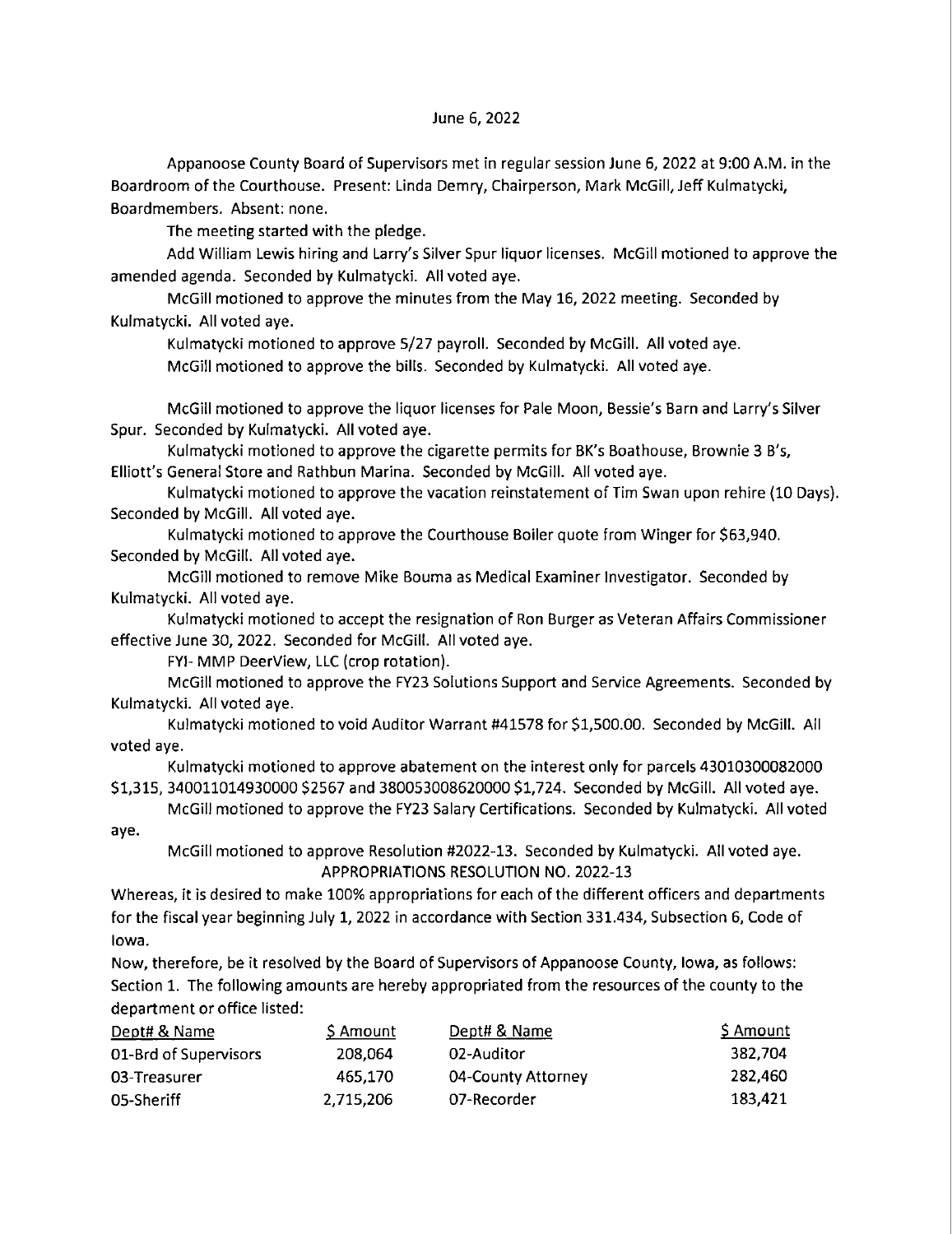| 08-Assessor          | 341,874 | 20-Secondary Roads      | 4,718,529 |
|----------------------|---------|-------------------------|-----------|
| 21-Veterans Affairs  | 65,243  | 22-Conservation         | 305,571   |
| 23-Public Health     | 267,706 | 24-Weed Commissioner    | 3,250     |
| 25-Social Services   | 84,298  | 28-Medical Examiner     | 65,000    |
| 31-District Court    | 83,500  | 33-County Library       | 24,050    |
| 36-EMS Income Surtax | 95,000  | 51-Courthouse           | 454,891   |
| 52-Data Processing   | 104,918 | 56-ADLM Empowerment     | 707,100   |
| 57-E911              | 342,900 | 58-Emergency Management | 195,945   |
| 60-Mental Health     | 105,666 | 61-Juvenile Probation   | 40,000    |
| 99-Zoning            | 44,000  | 99-Non-departmental     | 6,013,481 |

Section 2. Subject to the provisions of other county procedures and regulations, and applicable state law, the appropriations authorized under Section 2 shall constitute authorization for the department or officer listed to make expenditures or incur obligations from the itemized fund, effective July 1, 2022.

Section 3. In accordance with Section 331.437, Code of Iowa, no department or officer shall expend or contract to expand any money or incur any liability, or enter into any contract which by its terms involves the expenditure or money for any purpose in excess of the amounts appropriated pursuant to this resolution.

Section 4. If at any time during the 2022-2023 budget year the auditor shall ascertain that the available resources of a fund for that year will be less than said fund's total appropriation, she shall immediately so inform the Board of Supervisors and recommend appropriate corrective action.

Section 5. The auditor shall establish separate accounts for the appropriations authorized in Section 1, each of which shall indicate the amount of the appropriation, the amounts charged thereto, and the unencumbered balance. The auditor shall report the status of such accounts to the applicable departments and officers during the 2022-2023 budget year.

Section 6. All appropriations authorized pursuant to this resolution lapse at the close of business June 30, 2023.

The above and foregoing resolution was adopted by the Board of Supervisors of Appanoose County, Iowa on June 6, 2022, the vote thereon being as follows:

AYES: /5/ Linda Demry, Mark McGill, Jeff Kulmatycki

NAYS: none

/s/ Linda Demry, Chairman, Board of Supervisors

Attest: /5/ Kelly Howard, Appanoose County Auditor

Kulmatycki motioned to approve the hiring of William Lewis as fulltime jailer effective June 5, 2022 with a starting pay of \$17.50 an hour. Seconded by McGill. All voted aye.

John Hansen provided an updated on the new law center. Working on getting the jail dried out, walls are going up and on schedule for completion. Kulmatycki motioned to approve Change Order 1-3 for \$72,121.35 (previously approved for \$77,321.20). Seconded by McGiII. All voted aye. Kulmatycki motioned to approve the 6/1/2022 pay claim for \$770,922.30. Seconded by McGiH. All voted aye.

McGill motioned to open the public hearing for Tax Sale #2011-10695. Seconded by Kulmatycki. All voted aye. An opening bid of \$500 was received by Brad Brauman. Additional costs are recording and publication \$32.97 and \$632 current year taxes due today. No other bids were received. McGill motioned to close the public hearing at 9:21 AM. Seconded by Kulmatycki. All voted aye. McGill motioned to accept the high bid of \$500 from Brad Brauman for Tax Sale #2011-10695. Seconded by Kulmatycki. All voted aye.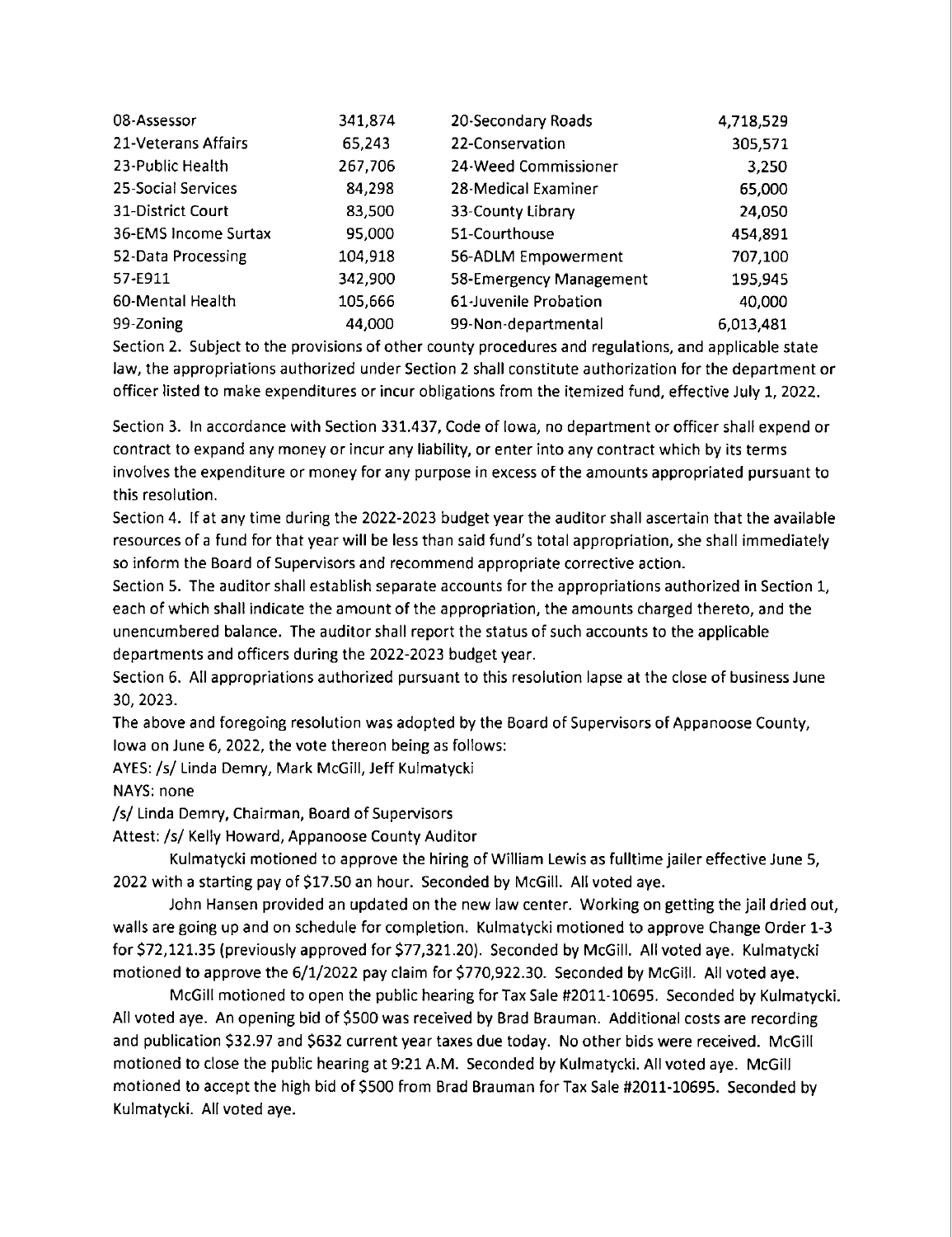Kulmatycki motioned to approve the hiring of Lincoln Ballanger as Laborer effective May 31, 2022 with a starting pay of \$22.99 an hour and a position change for William Howington to Sign Specialist effective May 23, 2033 with a starting pay of \$23.41 an hour. Seconded by McGilI. All voted aye.

## Kulmatycki motioned to approve Resolution # 2033-14. Seconded by McGill. All voted aye. RESOLUTION 2022-14 BRIDGE EMBARGO

WHEREAS: The Board of Supervisors is empowered under authority of Sections 321.236 Sub. (8), 321.255 and 321.471 to 321.473 to prohibit the operation of vehicles or impose limitations as to the weight thereof on designated highways or highway structures under their jurisdiction, and

WHEREAS: the County Engineer has completed (or has caused to be completed) the Structure Inventory and Appraisal of certain county bridges, in accordance with the National Bridge Inspection Standards and has determined (or it has been determined) that they are inadequate for two-lane legal loads at allowable operating stress.

NOW, THEREFORE, BE IT RESOLVED by the Appanoose County Board of Supervisors that in addition to any previously established restrictions established by this Board, that vehicle and load limits be established, that signs be erected advising of the permissible maximum weights thereof on the bridges listed, that <sup>a</sup> violation of the ordinance is punishable by fine as set forth in Iowa Code section 321.471(2)(b), and that said limitations remain in place until the County Engineer certifies (or has caused to be certified) that said limitations have been resolved, as follows:

|             | <b>Bridge</b> | Location |                |          |            |                         |
|-------------|---------------|----------|----------------|----------|------------|-------------------------|
| <b>FHWA</b> | ID            | T-R-Sec  | Type 4         | Type 3S3 | Type $3-3$ | <b>Features Crossed</b> |
| 065790      | 060377        | 70-16-03 | 28             | 40       | 40         | N BRANCH SOAP CREEK     |
| 065990      | 063155        | 70-16-31 | 25             | 40       | 40         | <b>SOAP CREEK</b>       |
| 066170      | 083682        | 70-18-36 | 23             | 29       | 29         | <b>BUCK BRANCH</b>      |
| 362130      | 093040        | 70-19-30 | 28             | 40       | 40         | <b>STREAM</b>           |
| 063430      | 760300        | 67-16-03 | 6              |          |            | <b>STREAM</b>           |
| 063440      | 760406        | 67-16-04 | 15             | 25       | 24         | <b>INDIAN CREEK</b>     |
| 063500      | 760973        | 67-16-09 | 20             |          |            | <b>LONG BRANCH</b>      |
| 063650      | 762120        | 67-16-21 | 28             | 40       | 40         | <b>STREAM</b>           |
| 063791      | 771954        | 67-17-19 | 26             | 40       | 40         | <b>STREAM</b>           |
| 063841      | 781670        | 67-18-16 | 15             | 20       | 20         | <b>STREAM</b>           |
| 063900      | 782392        | 67-18-23 | 20             | 34       | 34         | <b>STREAM</b>           |
| 063910      | 790590        | 67-19-05 | 26             | 40       | 40         | <b>STREAM</b>           |
| 063920      | 790610        | 67-19-06 | 16             | 25       | 24         | <b>STREAM</b>           |
| 064041      | 792097        | 67-19-20 | 6              |          |            | UNNAMED STREAM          |
| 064060      | 860105        | 68-16-01 | 28             | 40       | 40         | <b>FOX CREEK</b>        |
| 064260      | 863458        | 68-16-34 | $\overline{7}$ |          |            | <b>INDIAN CREEK</b>     |
| 064370      | 871104        | 68-17-04 | 25             | 40       | 40         | <b>STREAM</b>           |
| 064390      | 871392        | 68-17-13 | 27             | 40       | 40         | <b>STREAM</b>           |
| 064450      | 872699        | 68-17-26 | 26             | 40       | 40         | <b>CHARITON RIVER</b>   |
| 064560      | 880337        | 68-18-03 | 20             | 32       | 35         | <b>STREAM</b>           |
| 064570      | 880706        | 68-18-07 | 25             | 40       | 40         | <b>COOPER CREEK</b>     |
| 064580      | 880901        | 68-18-09 | 28             | 40       | 40         | <b>COOPER CREEK</b>     |
| 064691      | 882560        | 68-18-25 | 19             | 28       | 39         | <b>STREAM</b>           |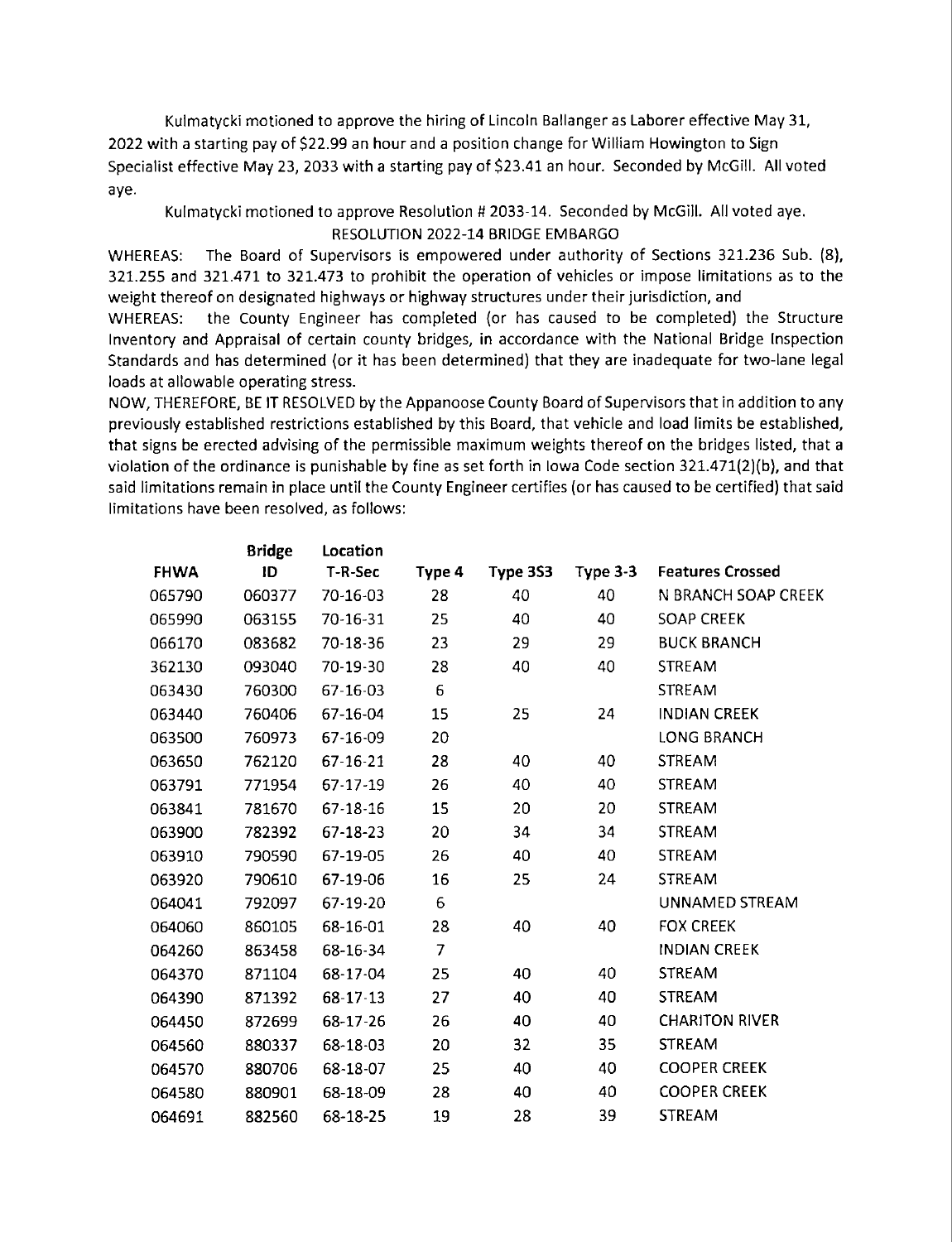| 064800 | 891007 | 68-19-10 | 18 | 27 | 32 | <b>COOPER CREEK</b> |
|--------|--------|----------|----|----|----|---------------------|
| 064880 | 892253 | 68-19-22 | 13 | 21 | 23 | <b>STREAM</b>       |
| 064911 | 892909 | 68-19-29 | 22 | 29 | 29 | <b>STREAM</b>       |
| 064930 | 892750 | 68-19-27 | 25 | 40 | 40 | KIRKENDALL CREEK    |
| 064965 | 893006 | 68-19-30 | 28 | 40 | 40 | UNNAMED STREAM      |
| 064971 | 893107 | 68-19-31 | 25 | 40 | 40 | SMALL STREAM        |
| 065000 | 961067 | 69-16-10 | 20 |    |    | <b>STREAM</b>       |
| 065070 | 962305 | 69-16-23 | 10 | 15 | 15 | <b>STREAM</b>       |
| 065110 | 963403 | 69-16-34 | 26 | 38 | 40 | <b>STREAM</b>       |
| 065125 | 963508 | 69-16-35 | 23 | 27 | 37 | UNNAMED STREAM      |
| 065151 | 970664 | 69-17-06 | 30 |    |    | <b>STREAM</b>       |
| 065281 | 972662 | 69-17-26 | 13 | 23 | 23 | <b>STREAM</b>       |
| 065450 | 981405 | 69-18-05 | 25 | 40 | 39 | <b>WALNUT CREEK</b> |
| 065500 | 982014 | 69-18-14 | 22 | 35 | 35 | SMALL STREAM        |
| 065731 | 992502 | 69-19-25 | 6  |    |    | <b>WALNUT CREEK</b> |
| 065760 | 993206 | 69-19-32 | 10 |    |    | <b>WALNUT CREEK</b> |
| 065770 | 993274 | 69-19-32 | 28 | 40 | 40 | <b>WALNUT CREEK</b> |
|        |        |          |    |    |    |                     |

#### OTHER STRUCTURES

|             |    | Bridge Location |  |                                                   |
|-------------|----|-----------------|--|---------------------------------------------------|
| <b>FHWA</b> | ID |                 |  | T-R-Sec Type 4 Type 353 Type 3-3 Features Crossed |
| ΝA          |    | 073012 70-17-30 |  | RAILROAD                                          |

# LIMITED TO ONE LANE

|             | <b>Bridge</b> | Location |        |          |                 |                         |
|-------------|---------------|----------|--------|----------|-----------------|-------------------------|
| <b>FHWA</b> | ID            | T-R-Sec  | Type 4 | Type 3S3 | <b>Type 3-3</b> | <b>Features Crossed</b> |
| 065931      | 062704        | 70-16-27 |        |          |                 | <b>SOAP CREEK</b>       |
| 065961      | 072591        | 70-17-25 |        |          |                 | SMALL STREAM            |
| 066271      | 093030        | 71-19-30 |        |          |                 | <b>STREAM</b>           |
| 603550      | 761305        | 67-16-13 | 21     | 31       | 31              | SMALL STREAM            |
| 063710      | 770229        | 70-17-02 |        |          |                 | <b>PACKARD CREEK</b>    |
| 363640      | 892565        | 68-19-25 |        |          |                 | <b>STREAM</b>           |
| 064961      | 893005        | 68-19-30 |        |          |                 | <b>STREAM</b>           |
| 065140      | 970535        | 69-17-05 |        |          |                 | <b>STREAM</b>           |
| 065291      | 972641        | 69-17-26 |        |          |                 | <b>STREAM</b>           |
| 065661      | 991305        | 69-19-13 |        |          |                 | <b>WALNUT CREEK</b>     |

#### CLOSED TO TRAFFIC

|             | <b>Bridge</b> | Location |  |                                           |
|-------------|---------------|----------|--|-------------------------------------------|
| <b>FHWA</b> | ID            | T-R-Sec  |  | Type 4 Type 353 Type 3-3 Features Crossed |
| 064611      | 882004        | 68-18-20 |  | <b>SHOAL CREEK</b>                        |
| 064810      | 891054        | 68-19-10 |  | <b>COAL CREEK</b>                         |
| 603380      | 992758        | 69-19-27 |  | <b>WOLF BRANCH CREEK</b>                  |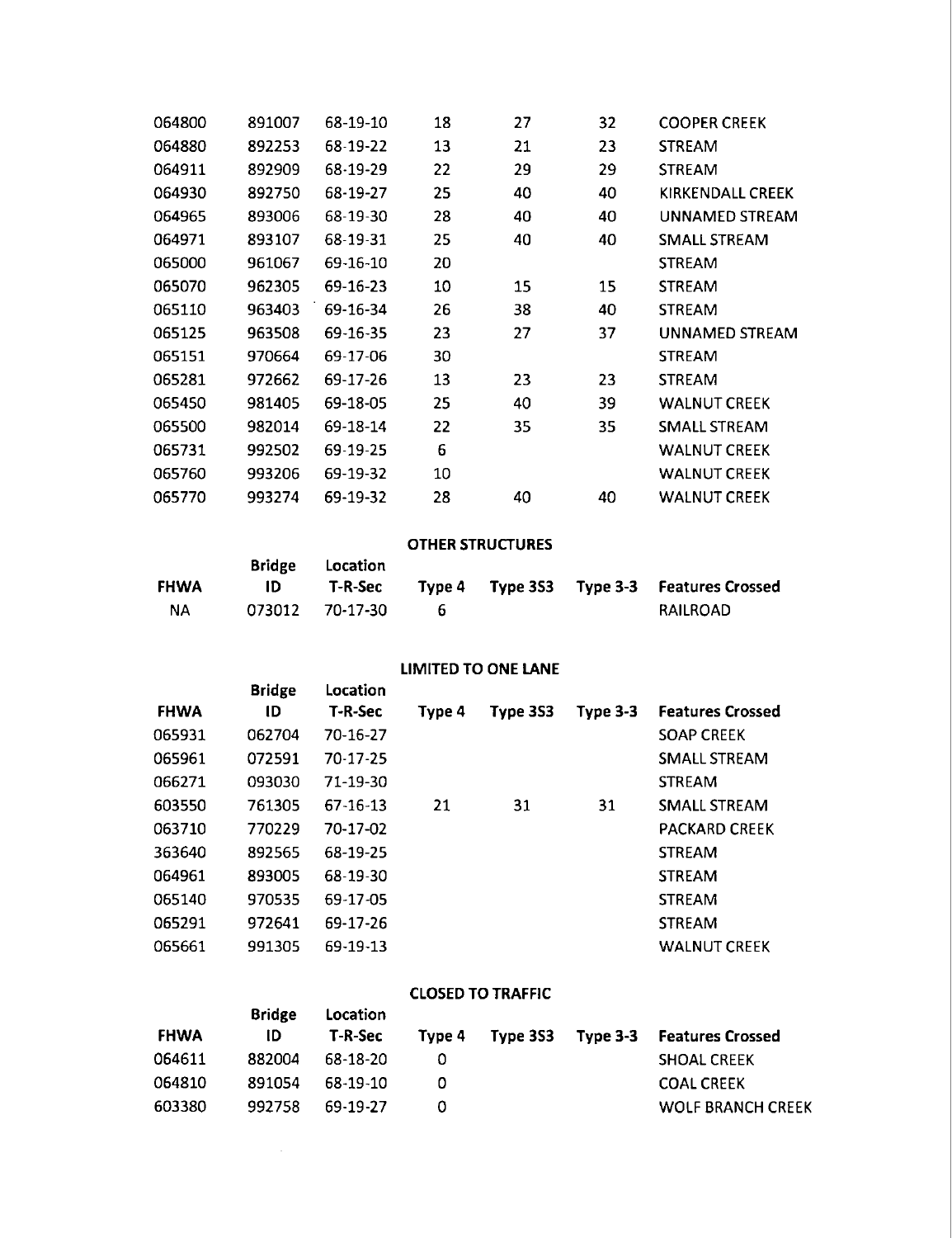Passed and Approved this 6<sup>th</sup> day of June, 2022 Chairman, Board of Supervisors Linda Demy ATTEST: County Auditor Kelly Howard

County Engineer, Brad Skinner, provided an update to the board. The Boyer Ridge Road Bridge is back open. They rented a crane in order to do the project and would like to purchase the machine. The rent cost (\$6,000) will be used towards the purchase cost of \$20,000. Their current crane will then be sold. McGill motioned to approve the crane purchase. Seconded by Kulmatycki. All voted aye.

Public Comments: Tammy Wheeler from Farmer's Mutual Communications stated they continue to purchase supplies for their fiber project and are still on target for a July/August start date. The Engineer for the project would like to meet with the board.

McGiIl motioned to adjourn. Seconded by Kulmatycki. All voted aye.

The Board adjourned to meet the call of the Auditor at 9:30 AM.

Appanoose County Board of Supervisors

Attest:

Kelly Howard, Appanoose County Auditor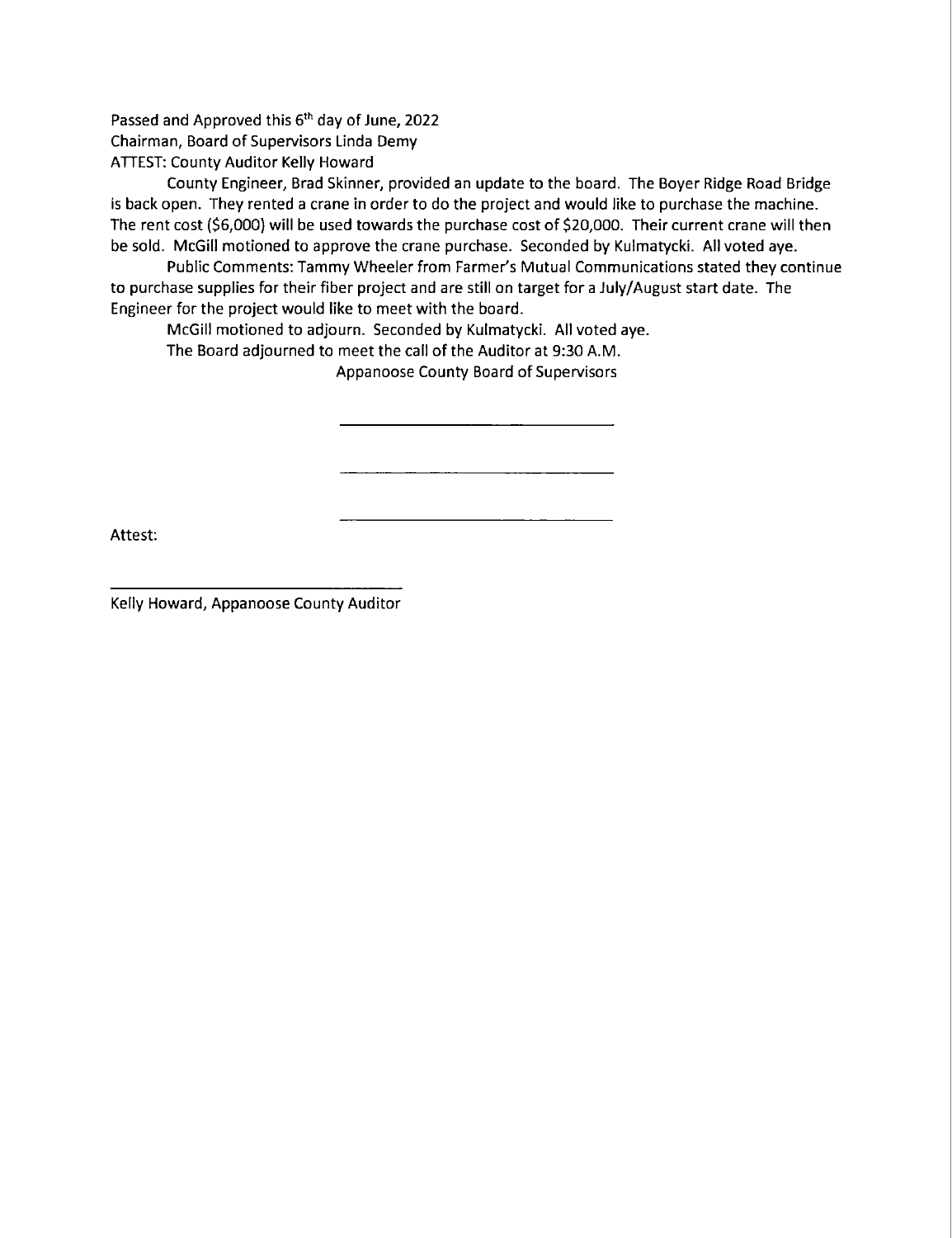#### June 14, 2022

Appanoose County Board of Supervisors met to canvass the results of the 2022 Primary Election June 7, 2022 at 8:00 AM. in the Boardroom of the Courthouse. Present: Linda Demry, Chairperson, and Mark McGill, Boardmember. Absent: Jeff Kulmatycki.

The following candidates were nominated: County Board of Supervisors, Jeff Kulmatycki (Republican); County Treasurer, Jennifer Salstrand (Republican); County Recorder, Maegan Messamaker (Republican); County Attorney, Susan C. Cole (Republican).

The following is a list of offices for which no nomination was made by a party: Democrat, County Board of Supervisor, County Treasurer, County Recorder, and County Attorney.

The Board adjourned to meet at the call of the Auditor at 8:40 AM.

 $\mathcal{L}^{\pm}$ 

#### Appanoose County Board of Supervisors

Attest:

Kelly Howard, Appanoose County Auditor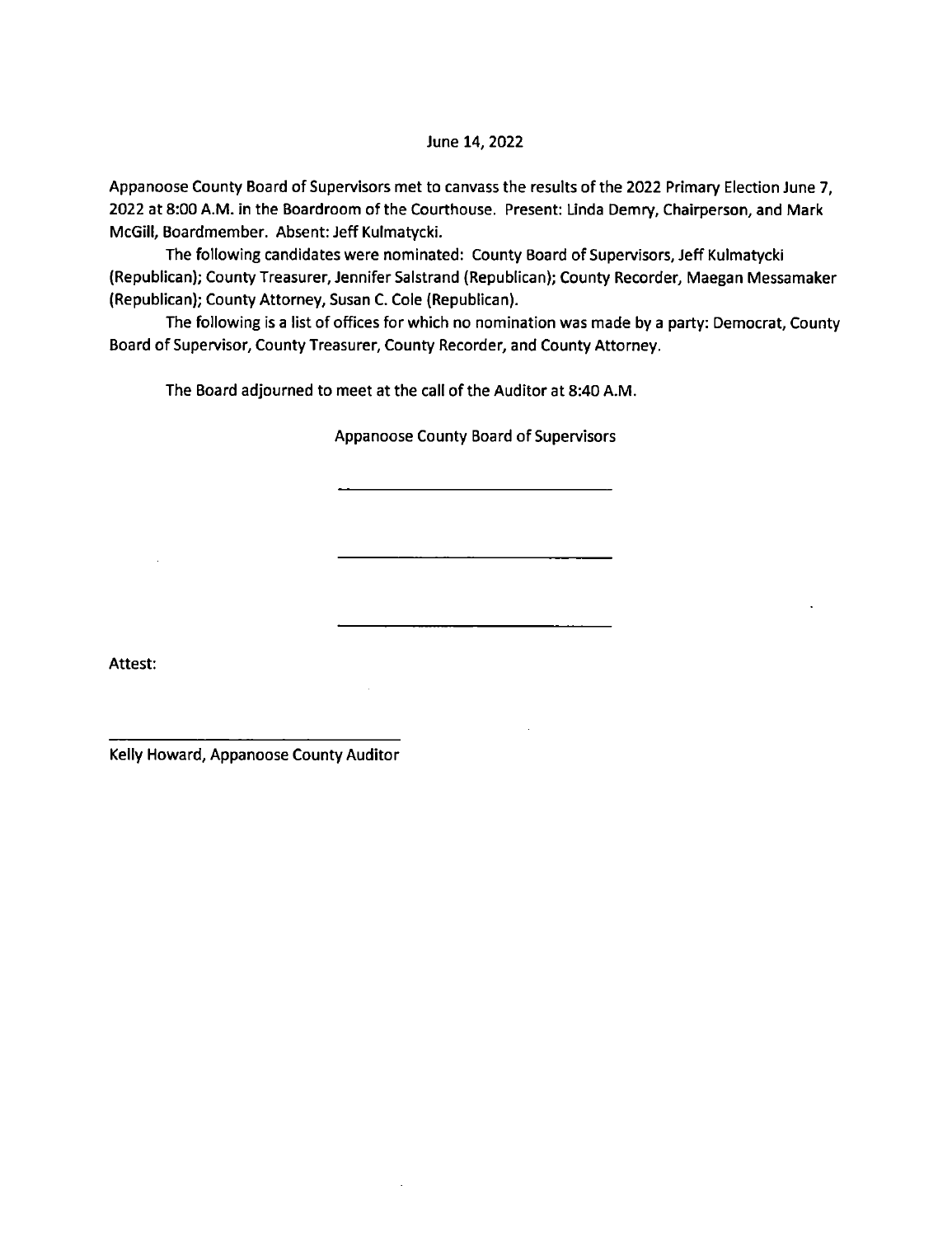

ö

## DISTRICT COURT OF APPANOOSE COUNTY

## REPORT OF FEES COLLECTED

## \*\*\*PRISONER ROOM AND BOARD\*\*\*

To the Board of Supervisors of Appanoose County:

|                         | Stannie Hauser Clerk/Clerk's Designee of the District Court of the above                                                                                                          |
|-------------------------|-----------------------------------------------------------------------------------------------------------------------------------------------------------------------------------|
|                         | named County and State, do hereby certify that the following is a true and correct statement of the fees collected by the Clerk of Court for the month of <b>May</b> , 20 22, and |
|                         | $20\frac{12}{10}$                                                                                                                                                                 |
|                         | The same has been paid to the County as per receipt attached.                                                                                                                     |
|                         | <b>COUNTY SHARE OF PRISONER ROOM &amp; BOARD</b>                                                                                                                                  |
| 1000-1000-4440-05-302   | Total Prisoner Room & Board Reimbursement<br>100% General Basic 5 31                                                                                                              |
| 29000-01000-4440-05-301 | 60% Transfer to Sheriff                                                                                                                                                           |
|                         | Transfer authorized by Appanoose County Board of Supervisors this day of                                                                                                          |
| 20.                     | Signed.                                                                                                                                                                           |
|                         | Chairperson                                                                                                                                                                       |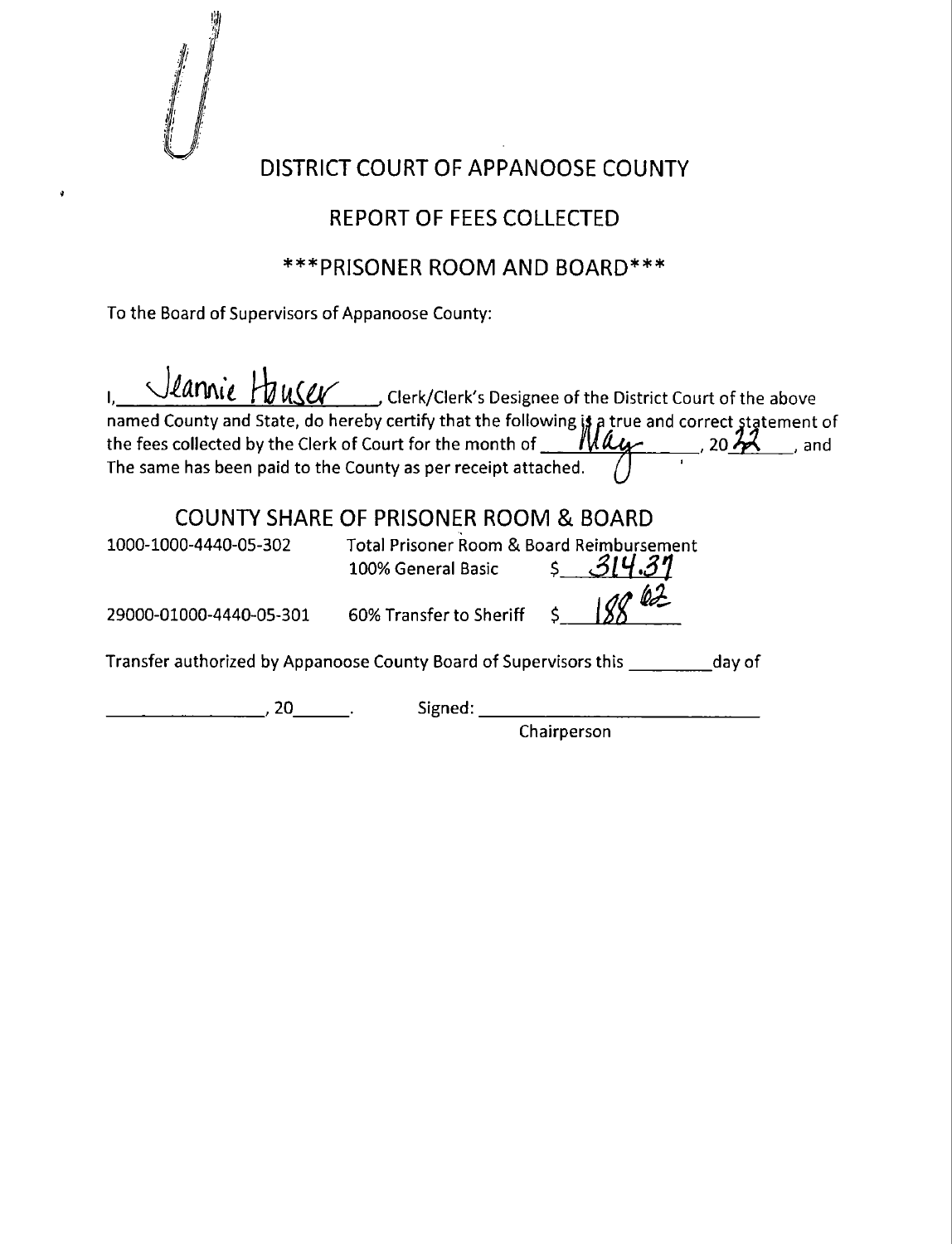

# Office of APPANOOSE COUNTY SHERIFF

Gary D. Anderson, Sheriff 1125 West Van Buren St. P.O. Box 474 Centerville, Iowa 52544 Phone: 641-437-7100 Fax: 641-437-7107



June 16. 2022

To: Kelly Howard Appanoose County Auditor

From: Gary D. Anderson, Sheriff

Re: SWAN, Timothy Paul

As per discussed at the Appanoose County Board of Supervisors meeting on June 6, 2022, Timothy Swan has been moved from a part time Jailer to fulltime effective June 12, 2022.

If you have, any questions feel free to give me a call.

Sincerely;

Hay D. Anderson

Gary D. Anderson, Sheriff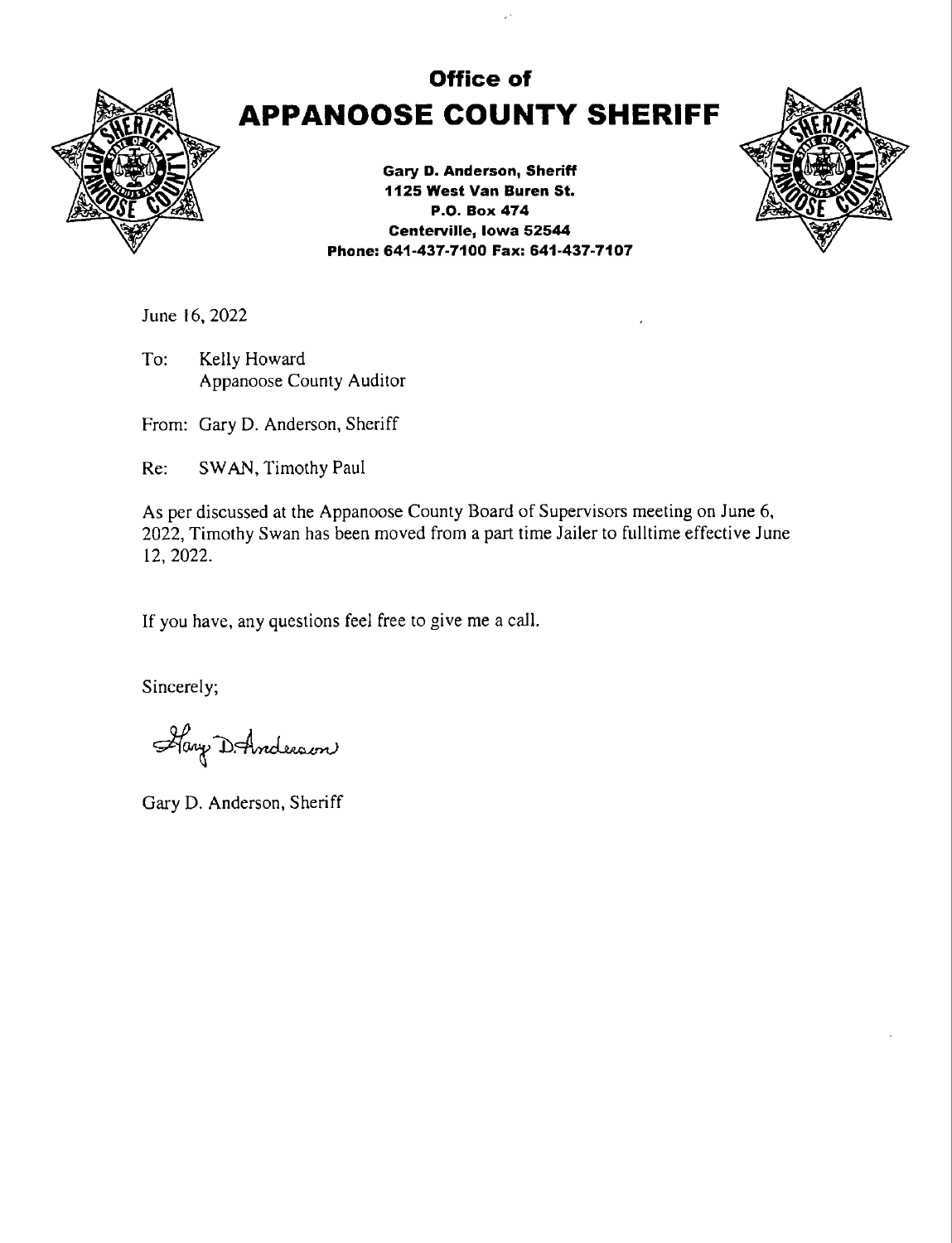June 12, 2022

Sheriff Gary Anderson,

Please consider this my two weeks notice. My last scheduled shift will be June 25'", 2022 1400-2200 hrs.

Thank you,

Kistri Mod

Kristin Wood

Receved<br>6/12/2022<br>ADA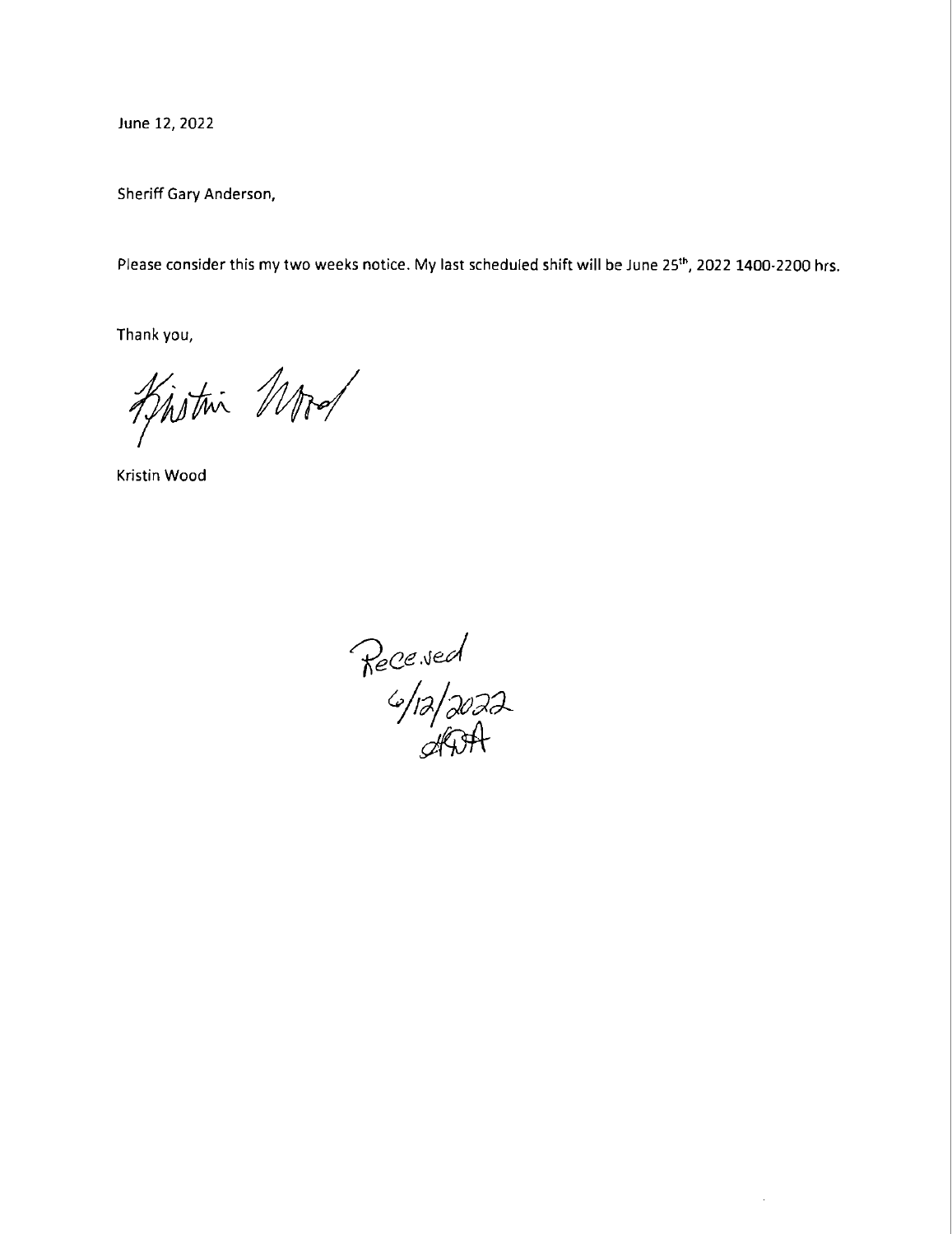# South Central Iowa Scrving Clarke, Decatur, **Community Action Program, Inc.** "SCICAP"<br>Lucas. Monroe. and "A Community Action"

Wayne Counties, Iowa **1711 Osceola Ave.** Suite 212 Equal Opportunity Employer P O Box 715 Chariton, Iowa 50049 Telephone: (641) 774-8133 FAX: (641) 774-8139 Brenda Fry, Executive Director

Lucas, Monroe, and "A Community Action Agency "

June 14, 2022

To Whom it May Concern:

South Central Iowa Community Action Program (SCICAP) provides a variety of programs to assist families with different needs. We work with families to help them overcome everyday problems with food, housing, money management: education, and employment, so that they may achieve self-sufficiency. Once such program is the NEST program. NEST's mission and belief is that every child, beginning at birth, will be healthy and successfully reach their full potential. NEST believes that prenatal care and early childhood education are the most important factors in ensuring healthy children and families.

Appanoosc County NEST was previously under the umbrella of the Monroe County Extension office. Beginning in July 2022, SCICAP will house NEST for Appanoose County and hold the contracts with the three grantors/contractors to operate NEST. We have reached out to the Appanoose County Public Health office and spoken with Kris Laurson about renting <sup>a</sup> space from Public Health. The current Appanoose County NEST Coordinator, Nancy Kincaid, has toured the space that we are interested in and spoken more at length with Kris about the process. I have also had communication with Kris, and it is my understanding that we (SCICAP) should propose a price for rental fees and utilities, and that the Board of Supervisors will review the proposal.  $-350$ 

SCICAP would like to propose \$200/month for rent of the office space and use of the meeting/conference room at :he Appanoose County Public Health office. Utilities would be an additional amount, but we are unsure what the utilities would cost in the space. The Appanoose County NEST Coordinator is a part-time employee, working approximately 20 hours/weekly.

<sup>I</sup>have attached a copy of SCICAP's Insurance Policy for your review as well.

Please advise at your convenience, if this proposal is acceptable, and what the timeline may be to move forth.

Thank you for your time and consideration.

GirgHall

Erin L. Hall, Program Manager/Supervisor SCICAP-Parents as Teachers and NEST 221 S. Clinton St. Albia, Iowa 52531 Cell: 515-971-6465 ebrooks@scicap.org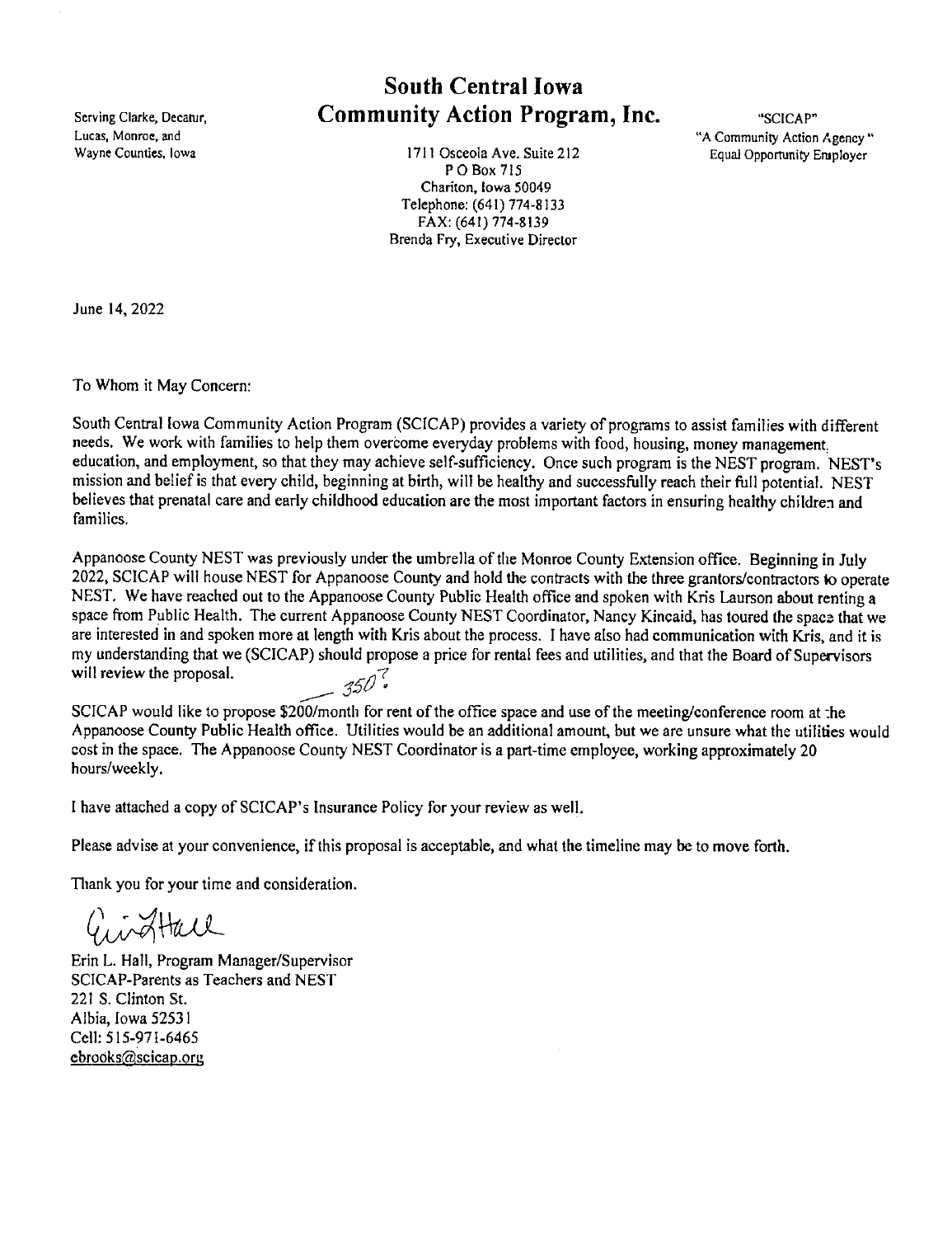| ĄCORD® |  |
|--------|--|
|        |  |

## CERTIFICATE OF LIABILITY INSURANCE

DATE (MM/DD/YYYY)

|                   |                                                                                                                                                                                                                                                                                                                                                                                                                                                                                                    |            |                  |                                       |                                                                                                                                                                      |                                                   |                            |                                                 |                              | 5/17/2022    |
|-------------------|----------------------------------------------------------------------------------------------------------------------------------------------------------------------------------------------------------------------------------------------------------------------------------------------------------------------------------------------------------------------------------------------------------------------------------------------------------------------------------------------------|------------|------------------|---------------------------------------|----------------------------------------------------------------------------------------------------------------------------------------------------------------------|---------------------------------------------------|----------------------------|-------------------------------------------------|------------------------------|--------------|
|                   | THIS CERTIFICATE IS ISSUED AS A MATTER OF INFORMATION ONLY AND CONFERS NO RIGHTS UPON THE CERTIFICATE HOLDER. THIS<br>CERTIFICATE DOES NOT AFFIRMATIVELY OR NEGATIVELY AMEND, EXTEND OR ALTER THE COVERAGE AFFORDED BY THE POLICIES<br>BELOW. THIS CERTIFICATE OF INSURANCE DOES NOT CONSTITUTE A CONTRACT BETWEEN THE ISSUING INSURER(S), AUTHORIZED<br>REPRESENTATIVE OR PRODUCER, AND THE CERTIFICATE HOLDER.                                                                                   |            |                  |                                       |                                                                                                                                                                      |                                                   |                            |                                                 |                              |              |
|                   | IMPORTANT: If the certificate holder is an ADDITIONAL INSURED, the policy(ies) must have ADDITIONAL INSURED provisions or be endorsed.<br>If SUBROGATION IS WAIVED, subject to the terms and conditions of the policy, certain policies may require an endorsement. A statement on                                                                                                                                                                                                                 |            |                  |                                       |                                                                                                                                                                      |                                                   |                            |                                                 |                              |              |
|                   | this certificate does not confer rights to the certificate holder in lieu of such endorsement(s).                                                                                                                                                                                                                                                                                                                                                                                                  |            |                  |                                       | CONTACT                                                                                                                                                              |                                                   |                            |                                                 |                              |              |
|                   | PRODUCER<br>The Glienke Agency, LLC                                                                                                                                                                                                                                                                                                                                                                                                                                                                |            |                  |                                       | <b>NAME:</b>                                                                                                                                                         | Scott Glienke                                     |                            |                                                 |                              |              |
|                   | 1200 Valley West Drive, Suite 503                                                                                                                                                                                                                                                                                                                                                                                                                                                                  |            |                  |                                       | <b>PHONE</b>                                                                                                                                                         | (A/C, No. Ext): 515-267-8555                      |                            |                                                 | FAX<br>(A/C, No):            |              |
|                   | West Des Moines IA 50266                                                                                                                                                                                                                                                                                                                                                                                                                                                                           |            |                  |                                       | <b>E-MAIL</b>                                                                                                                                                        | ADDRESS: scott@theglienkeagency.com               |                            |                                                 |                              |              |
|                   |                                                                                                                                                                                                                                                                                                                                                                                                                                                                                                    |            |                  |                                       |                                                                                                                                                                      |                                                   |                            | INSURER(S) AFFORDING COVERAGE                   |                              | <b>NAIC#</b> |
|                   |                                                                                                                                                                                                                                                                                                                                                                                                                                                                                                    |            |                  |                                       |                                                                                                                                                                      | <b>INSURER A: Philadelphia Indemnity Ins. Co.</b> |                            |                                                 |                              |              |
|                   | <b>INSURED</b>                                                                                                                                                                                                                                                                                                                                                                                                                                                                                     |            |                  | SOUTCEN-04                            |                                                                                                                                                                      | <b>INSURER B: Dakota Truck Underwriters</b>       |                            |                                                 |                              | 34924        |
|                   | South Central lowa Community Action Program, Inc.<br>PO Box 715.                                                                                                                                                                                                                                                                                                                                                                                                                                   |            |                  |                                       | <b>INSURER C:</b>                                                                                                                                                    |                                                   |                            |                                                 |                              |              |
|                   | Chariton IA 50049                                                                                                                                                                                                                                                                                                                                                                                                                                                                                  |            |                  |                                       | <b>INSURER D:</b>                                                                                                                                                    |                                                   |                            |                                                 |                              |              |
|                   |                                                                                                                                                                                                                                                                                                                                                                                                                                                                                                    |            |                  |                                       | <b>INSURER E:</b>                                                                                                                                                    |                                                   |                            |                                                 |                              |              |
|                   |                                                                                                                                                                                                                                                                                                                                                                                                                                                                                                    |            |                  |                                       | <b>INSURER F:</b>                                                                                                                                                    |                                                   |                            |                                                 |                              |              |
|                   | <b>COVERAGES</b>                                                                                                                                                                                                                                                                                                                                                                                                                                                                                   |            |                  | <b>CERTIFICATE NUMBER: 1474845937</b> |                                                                                                                                                                      |                                                   |                            | <b>REVISION NUMBER:</b>                         |                              |              |
|                   | THIS IS TO CERTIFY THAT THE POLICIES OF INSURANCE LISTED BELOW HAVE BEEN ISSUED TO THE INSURED NAMED ABOVE FOR THE POLICY PERIOD<br>INDICATED. NOTWITHSTANDING ANY REQUIREMENT, TERM OR CONDITION OF ANY CONTRACT OR OTHER DOCUMENT WITH RESPECT TO WHICH THIS<br>CERTIFICATE MAY BE ISSUED OR MAY PERTAIN, THE INSURANCE AFFORDED BY THE POLICIES DESCRIBED HEREIN IS SUBJECT TO ALL THE TERMS.<br>EXCLUSIONS AND CONDITIONS OF SUCH POLICIES, LIMITS SHOWN MAY HAVE BEEN REDUCED BY PAID CLAIMS. |            |                  |                                       |                                                                                                                                                                      |                                                   |                            |                                                 |                              |              |
| INSR <sup>1</sup> | <b>TYPE OF INSURANCE</b>                                                                                                                                                                                                                                                                                                                                                                                                                                                                           |            | <b>ADDL SUBR</b> |                                       |                                                                                                                                                                      | POLICY EFF                                        | POLICY EXP<br>(MM/DD/YYYY) |                                                 |                              |              |
| А                 | COMMERCIAL GENERAL LIABILITY<br>x                                                                                                                                                                                                                                                                                                                                                                                                                                                                  | Y          | INSD WVD<br>Y    | POLICY NUMBER<br>PHPK2343559          |                                                                                                                                                                      | 11/1/2021                                         | 11/1/2022                  | <b>EACH OCCURRENCE</b>                          | <b>LIMITS</b><br>\$1,000,000 |              |
|                   | x                                                                                                                                                                                                                                                                                                                                                                                                                                                                                                  |            |                  |                                       |                                                                                                                                                                      |                                                   |                            | DAMAGE TO RENTED                                |                              |              |
|                   | CLAIMS-MADE<br>OCCUR<br>x                                                                                                                                                                                                                                                                                                                                                                                                                                                                          |            |                  |                                       |                                                                                                                                                                      |                                                   |                            | PREMISES (Ea occurrence)                        | \$100,000                    |              |
|                   | Professional Lia<br>х                                                                                                                                                                                                                                                                                                                                                                                                                                                                              |            |                  |                                       |                                                                                                                                                                      |                                                   |                            | MED EXP (Any one person)                        | \$5,000                      |              |
|                   | Abuse/Molest.                                                                                                                                                                                                                                                                                                                                                                                                                                                                                      |            |                  |                                       |                                                                                                                                                                      |                                                   |                            | PERSONAL & ADV INJURY                           | \$1,000,000                  |              |
|                   | GEN'L AGGREGATE LIMIT APPLIES PER                                                                                                                                                                                                                                                                                                                                                                                                                                                                  |            |                  |                                       |                                                                                                                                                                      |                                                   |                            | <b>GENERAL AGGREGATE</b>                        | \$3,000,000                  |              |
|                   | PRO-<br>JECT<br><b>POLICY</b><br>LOC                                                                                                                                                                                                                                                                                                                                                                                                                                                               |            |                  |                                       |                                                                                                                                                                      |                                                   |                            | PRODUCTS - COMP/OP AGG                          | \$3,000,000                  |              |
|                   | OTHER:                                                                                                                                                                                                                                                                                                                                                                                                                                                                                             |            |                  |                                       |                                                                                                                                                                      |                                                   |                            | Emp Banefits<br><b>COMBINED SINGLE LIMIT</b>    | \$1,000,000                  |              |
| А                 | <b>AUTOMOBILE LIABILITY</b>                                                                                                                                                                                                                                                                                                                                                                                                                                                                        | Y          | Y                | PHPK2343559                           |                                                                                                                                                                      | 11/1/2021                                         | 11/1/2022                  | (Ea acodent)                                    | \$1,000,000                  |              |
|                   | ANY AUTO<br>х<br>OWNED<br><b>SCHEDULED</b>                                                                                                                                                                                                                                                                                                                                                                                                                                                         |            |                  |                                       |                                                                                                                                                                      |                                                   |                            | BODILY INJURY (Per person)                      | \$                           |              |
|                   | AUTOS ONLY<br><b>AUTOS</b><br>NON-OWNED                                                                                                                                                                                                                                                                                                                                                                                                                                                            |            |                  |                                       |                                                                                                                                                                      |                                                   |                            | BODILY INJURY (Per accident)<br>PROPERTY DAMAGE | l S                          |              |
|                   | HIRED<br><b>AUTOS ONLY</b><br>AUTOS ONLY                                                                                                                                                                                                                                                                                                                                                                                                                                                           |            |                  |                                       |                                                                                                                                                                      |                                                   |                            | (Per accident)                                  | \$                           |              |
|                   |                                                                                                                                                                                                                                                                                                                                                                                                                                                                                                    |            |                  |                                       |                                                                                                                                                                      |                                                   |                            |                                                 | \$                           |              |
| А                 | <b>UMBRELLA LIAB</b><br>х<br>х<br><b>OCCUR</b>                                                                                                                                                                                                                                                                                                                                                                                                                                                     |            |                  | PHU8791101                            |                                                                                                                                                                      | 11/1/2021                                         | 11/1/2022                  | <b>EACH OCCURRENCE</b>                          | \$4,000,000                  |              |
|                   | <b>EXCESS LIAB</b><br><b>CLAIMS-MADE</b>                                                                                                                                                                                                                                                                                                                                                                                                                                                           |            |                  |                                       |                                                                                                                                                                      |                                                   |                            | <b>AGGREGATE</b>                                | \$4,000,000                  |              |
|                   | х<br>RETENTIONS 10 000<br>DED                                                                                                                                                                                                                                                                                                                                                                                                                                                                      |            |                  |                                       |                                                                                                                                                                      |                                                   |                            |                                                 | \$                           |              |
| 8                 | <b>WORKERS COMPENSATION</b><br>AND EMPLOYERS' LIABILITY<br>Y / N                                                                                                                                                                                                                                                                                                                                                                                                                                   |            |                  | WC010-0035747-2021A                   |                                                                                                                                                                      | 11/1/2021                                         | 11/1/2022                  | PER<br>STATUTE                                  | $\overline{21}$              |              |
|                   | ANYPROPRIETOR/PARTNER/EXECUTIVE<br>OFFICER/MEMBER EXCLUDED?                                                                                                                                                                                                                                                                                                                                                                                                                                        | <b>NIA</b> |                  |                                       |                                                                                                                                                                      |                                                   |                            | <b>E.L. EACH ACCIDENT</b>                       | \$500,000                    |              |
|                   | (Mandatory in NH).<br>if yes, describe under                                                                                                                                                                                                                                                                                                                                                                                                                                                       |            |                  |                                       |                                                                                                                                                                      |                                                   |                            | E.L. DISEASE - EA EMPLOYEE \$500,000            |                              |              |
|                   | DESCRIPTION OF OPERATIONS below                                                                                                                                                                                                                                                                                                                                                                                                                                                                    |            |                  |                                       |                                                                                                                                                                      |                                                   |                            | E.L. DISEASE - POLICY LIMIT   \$500,000         |                              |              |
|                   |                                                                                                                                                                                                                                                                                                                                                                                                                                                                                                    |            |                  |                                       |                                                                                                                                                                      |                                                   |                            |                                                 |                              |              |
|                   | DESCRIPTION OF OPERATIONS / LOCATIONS / VEHICLES (ACORD 101, Additional Remarks Schadule, may be attached if more space is required)                                                                                                                                                                                                                                                                                                                                                               |            |                  |                                       |                                                                                                                                                                      |                                                   |                            |                                                 |                              |              |
|                   |                                                                                                                                                                                                                                                                                                                                                                                                                                                                                                    |            |                  |                                       |                                                                                                                                                                      |                                                   |                            |                                                 |                              |              |
|                   |                                                                                                                                                                                                                                                                                                                                                                                                                                                                                                    |            |                  |                                       |                                                                                                                                                                      |                                                   |                            |                                                 |                              |              |
|                   |                                                                                                                                                                                                                                                                                                                                                                                                                                                                                                    |            |                  |                                       |                                                                                                                                                                      |                                                   |                            |                                                 |                              |              |
|                   |                                                                                                                                                                                                                                                                                                                                                                                                                                                                                                    |            |                  |                                       |                                                                                                                                                                      |                                                   |                            |                                                 |                              |              |
|                   |                                                                                                                                                                                                                                                                                                                                                                                                                                                                                                    |            |                  |                                       |                                                                                                                                                                      |                                                   |                            |                                                 |                              |              |
|                   |                                                                                                                                                                                                                                                                                                                                                                                                                                                                                                    |            |                  |                                       |                                                                                                                                                                      |                                                   |                            |                                                 |                              |              |
|                   | <b>CERTIFICATE HOLDER</b>                                                                                                                                                                                                                                                                                                                                                                                                                                                                          |            |                  |                                       |                                                                                                                                                                      | <b>CANCELLATION</b>                               |                            |                                                 |                              |              |
|                   | Department of Human Services & State of Iowa<br>Hoover State Office Bldg<br>1305 E Walnut                                                                                                                                                                                                                                                                                                                                                                                                          |            |                  |                                       | SHOULD ANY OF THE ABOVE DESCRIBED POLICIES BE CANCELLED BEFORE<br>THE EXPIRATION DATE THEREOF, NOTICE WILL BE DELIVERED IN<br>ACCORDANCE WITH THE POLICY PROVISIONS. |                                                   |                            |                                                 |                              |              |
|                   | Des Moines IA 50319<br>USA.                                                                                                                                                                                                                                                                                                                                                                                                                                                                        |            |                  |                                       | AUTHORIZED REPRESENTATIVE<br>roll R. Shinh                                                                                                                           |                                                   |                            |                                                 |                              |              |

© 1988-2015 ACORD CORPORATION. All rights reserved.

ACORD 25 (2016/03) The ACORD name and logo are registered marks of ACORD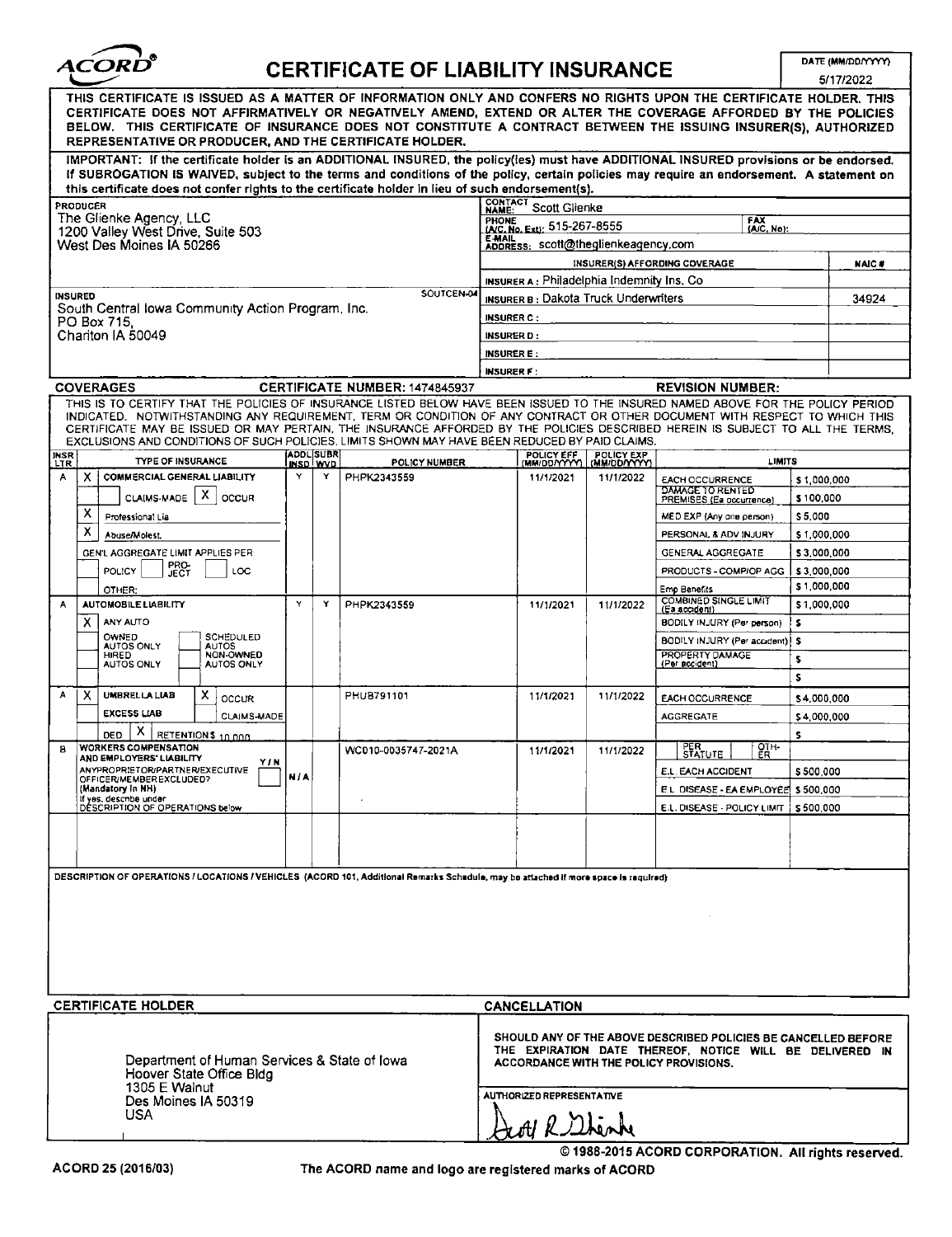## Post-Election Audit Report / Auditor Certification

June 7, 2022 Primary Election Name / Date of Election Appanoose County County Name

Pleasant/Franklin

Precinct Name

U.S. Senate //

**Office Audited / Date of Audit** 

## 1. Audit Board Member Oath

I, [state your name], do solemnly swear or affirm that / will impartially, and to the best of my knowledge and ability, perform the duties of audit board member of this election, and will studiously endeavor to prevent fraud, deceit, and abuse in the conduct of the audit.

Audit board member signature<br>Audit board member signature Audit board member signature Audit board member signature Audit board member signature

|                               | siuulousiy endeavor to prevent irauu, decell, and abuse in the conduct of the audit. |
|-------------------------------|--------------------------------------------------------------------------------------|
|                               | Audit board member signature <u>Patrician Q</u> Marroce                              |
| Audit board member signature  |                                                                                      |
| Audit board member signature  | Shyade                                                                               |
| Audit board member signature  |                                                                                      |
| Audit board member signature. |                                                                                      |

#### 2. Certification of Ballot Seals

The seal/seals on ballot container was/were intact with no evidence of tampering.

Audit board member signature Audit board member signature Audit board member signature Audit board member signature

The seal/seals on ballot container was/were intact with no evidence of<br>Auditor/designee signature Policie, Morror en <u>ri<br>/</u><br>ar /  $\int_{0}^{1}$ K  $\tau$  $r$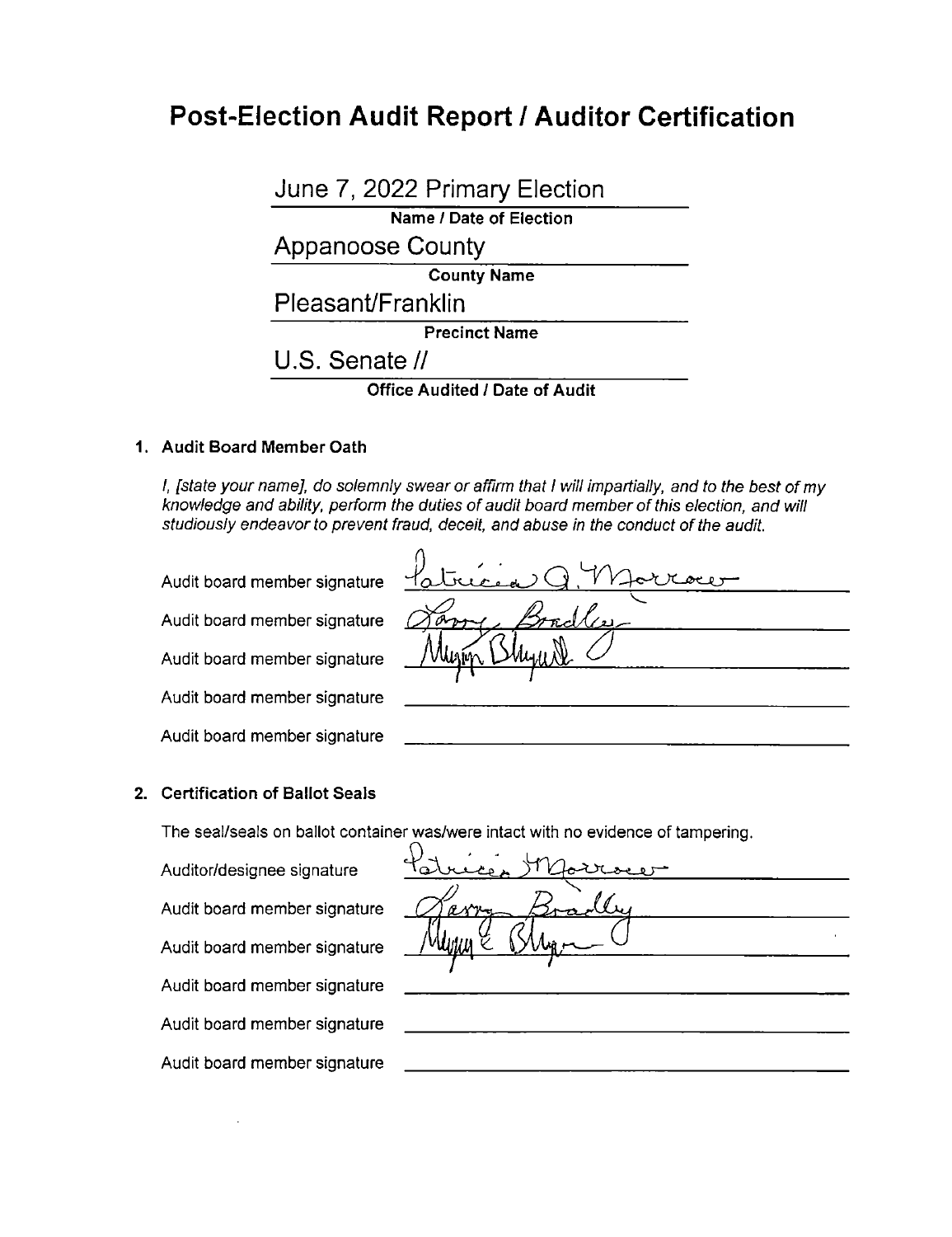## Certification # Ballots Delivered to Audit Board

| # Ballots: election night tabulator report:  |  |
|----------------------------------------------|--|
| # Ballots: counted/delivered to audit board: |  |
| Auditor/designee signature                   |  |

| Absentee & Special Voters Precinct only |                                                                                                                                        |  |
|-----------------------------------------|----------------------------------------------------------------------------------------------------------------------------------------|--|
| # Ballots: audit day tabulator report:  | <u> 1989 - Jan James James Barnett all</u>                                                                                             |  |
|                                         | # Ballots: counted/delivered to audit board: _________________                                                                         |  |
| Auditor/designee signature              | <u> 1989 - Andrea Andrea Andrea Andrea Andrea Andrea Andrea Andrea Andrea Andrea Andrea Andrea Andrea Andrea Andr</u>                  |  |
| Audit board member signature            |                                                                                                                                        |  |
| Audit board member signature            | e de la construcción de la construcción de la construcción de la construcción de la construcción de la construcción<br>La construcción |  |
| Audit board member signature            | <u> 1980 - Andrea Andrew Andrew Alexander (</u> † 1910)                                                                                |  |
| Audit board member signature            |                                                                                                                                        |  |
| Audit board member signature            |                                                                                                                                        |  |
|                                         |                                                                                                                                        |  |

4. Election Night Count of Votes - U.S. Senate Republican (from Tally Book)

| # Votes       | Candidate | <b>Chuck Grassley</b> |
|---------------|-----------|-----------------------|
| # Votes       | Candidate | Jim Carlin            |
| # Write-Ins   |           |                       |
| # Undervotes  |           |                       |
| # Overvotes   |           |                       |
| # Total votes |           |                       |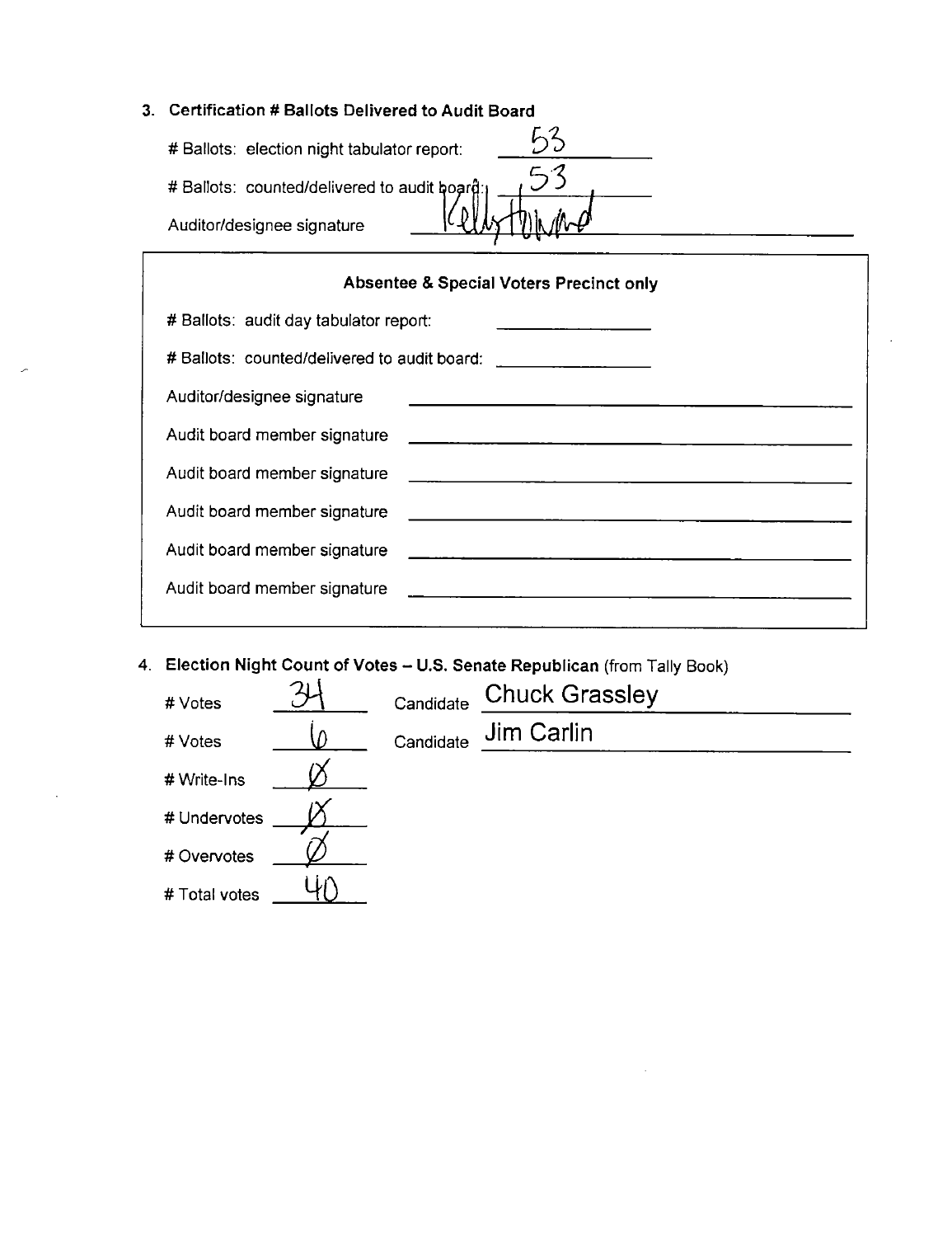5. Audit Board Count of Votes — U.S. Senate Republican

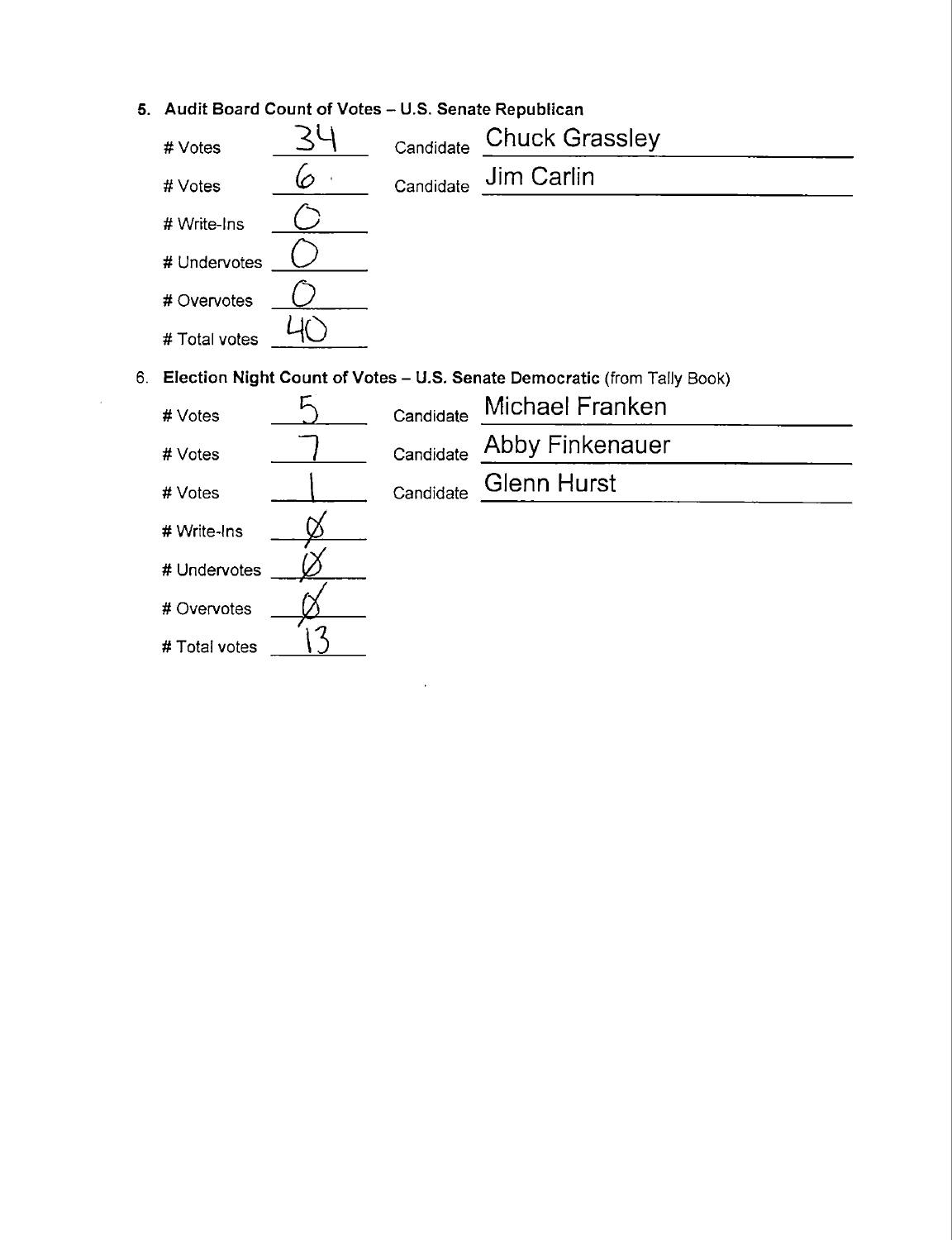# 7. Audit Board Count of Votes – U.S. Senate Democratic<br>  $\#$  Votes  $\overline{\phantom{1}}\qquad \overline{\phantom{1}}$  Candidate  $\overline{\phantom{1}}\qquad$  Michael Franken # Votes 7 Candidate Abby Finkenauer #Votes I Candidate Glenn Hurst # Write—Ins ( 2 # Undervotes # Overvotes # Total votes

## 8. County Auditor Certification of Ballots Counted/Returned

 $M$ # Ballots counted/returned from audit b*p*ar ' Auditor/designee signature I

## 9. Audit Board Certification

We performed a post-election audit of all ballots cast in the above precinct and election and hereby certify the results to the county auditor. We further certify that we have resealed the audited ballots, pursuant to Iowa law, and have transferred custody back to the county auditor.

Audit board member signature

| Audit board member signature |       |
|------------------------------|-------|
| Audit board member signature | asony |
| Audit board member signature |       |
| Audit board member signature |       |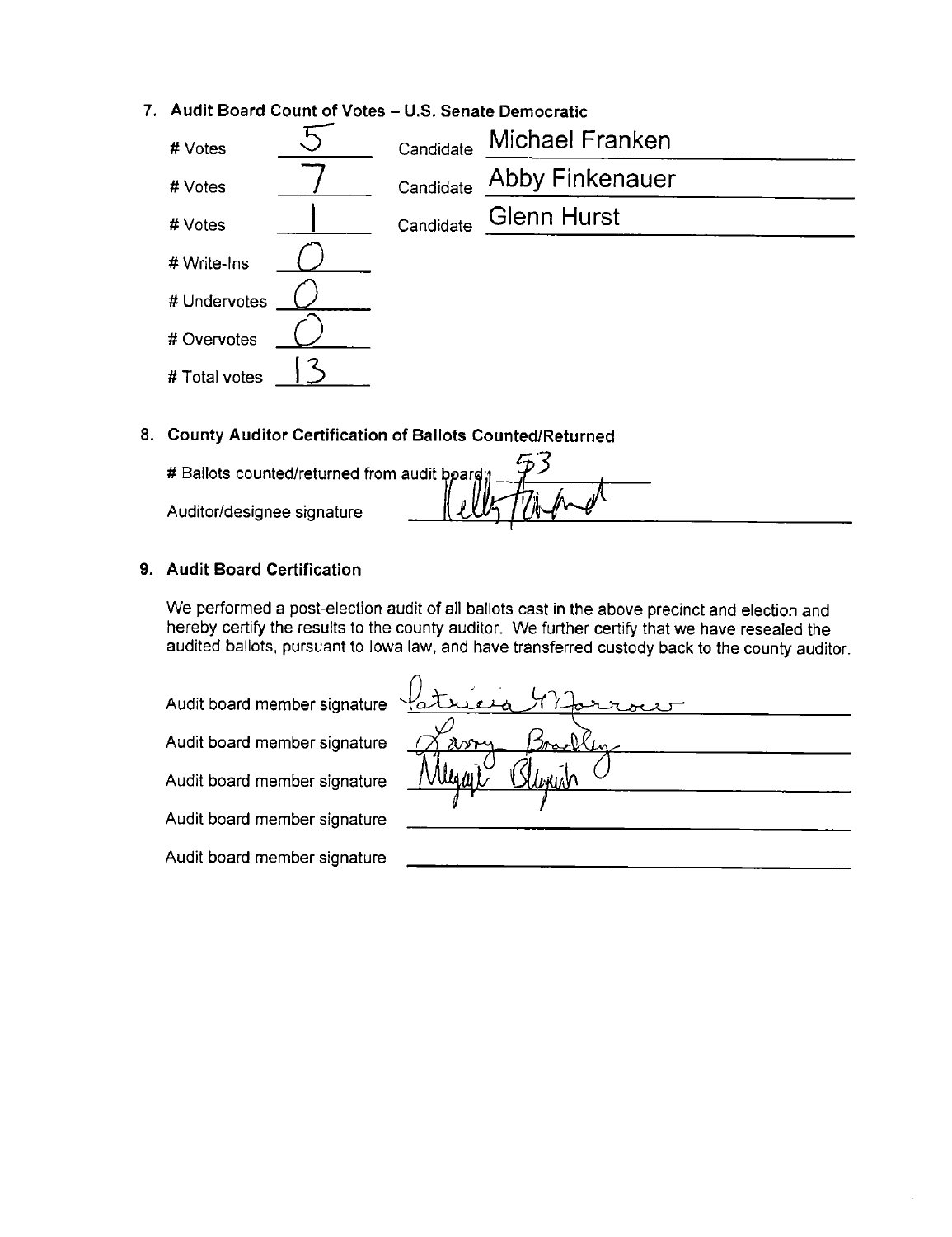# 2022 County Auditor Election Certification

As County Auditor, I hereby certify l have performed the following duties regarding the preparation for and conduct of the above election:

| 5/25/2022                 |                               | 1) I performed and/or supervised the testing of the voting equipment, as                                                                                                                                                                                                          |  |
|---------------------------|-------------------------------|-----------------------------------------------------------------------------------------------------------------------------------------------------------------------------------------------------------------------------------------------------------------------------------|--|
| Date                      |                               | required under lowa Code Section 52.35                                                                                                                                                                                                                                            |  |
| 6/4/2022                  |                               | 2) I conducted and/or supervised the training course for all election<br>personnel, as required under Section 49.124                                                                                                                                                              |  |
| Date                      |                               |                                                                                                                                                                                                                                                                                   |  |
| 5/18/2022                 | 3)                            | I published or caused to be published the required notices as                                                                                                                                                                                                                     |  |
| Date                      |                               | required under Section 49.53                                                                                                                                                                                                                                                      |  |
| 3/28/2022                 |                               | 4) Polling places were inspected and met accessibility standards, as                                                                                                                                                                                                              |  |
| Date                      |                               | required under section 49.21                                                                                                                                                                                                                                                      |  |
|                           |                               | 5) I complied with administrative rules adopted by the Secretary of State<br>under Chapter 52, including having a written voting security plan                                                                                                                                    |  |
|                           |                               | 6) I have notified the Secretary of State of each suspected incidence of<br>election misconduct that I have referred to other agencies or law<br>enforcement for investigation                                                                                                    |  |
|                           |                               | 7) I have immediately informed the Secretary of State's Office when I<br>had a belief that a cybersecurity incident or data breach had occurred<br>OR I hereby certify that I have no reason to believe that a<br>cybersecurity incident or data breach has occurred in my county |  |
| County name:              |                               | Appanoose                                                                                                                                                                                                                                                                         |  |
|                           |                               |                                                                                                                                                                                                                                                                                   |  |
| Name / date of election:  | June 7, 2022 Primary Election |                                                                                                                                                                                                                                                                                   |  |
| Certification date:       |                               | 6/10/2022                                                                                                                                                                                                                                                                         |  |
| County Auditor signature: |                               |                                                                                                                                                                                                                                                                                   |  |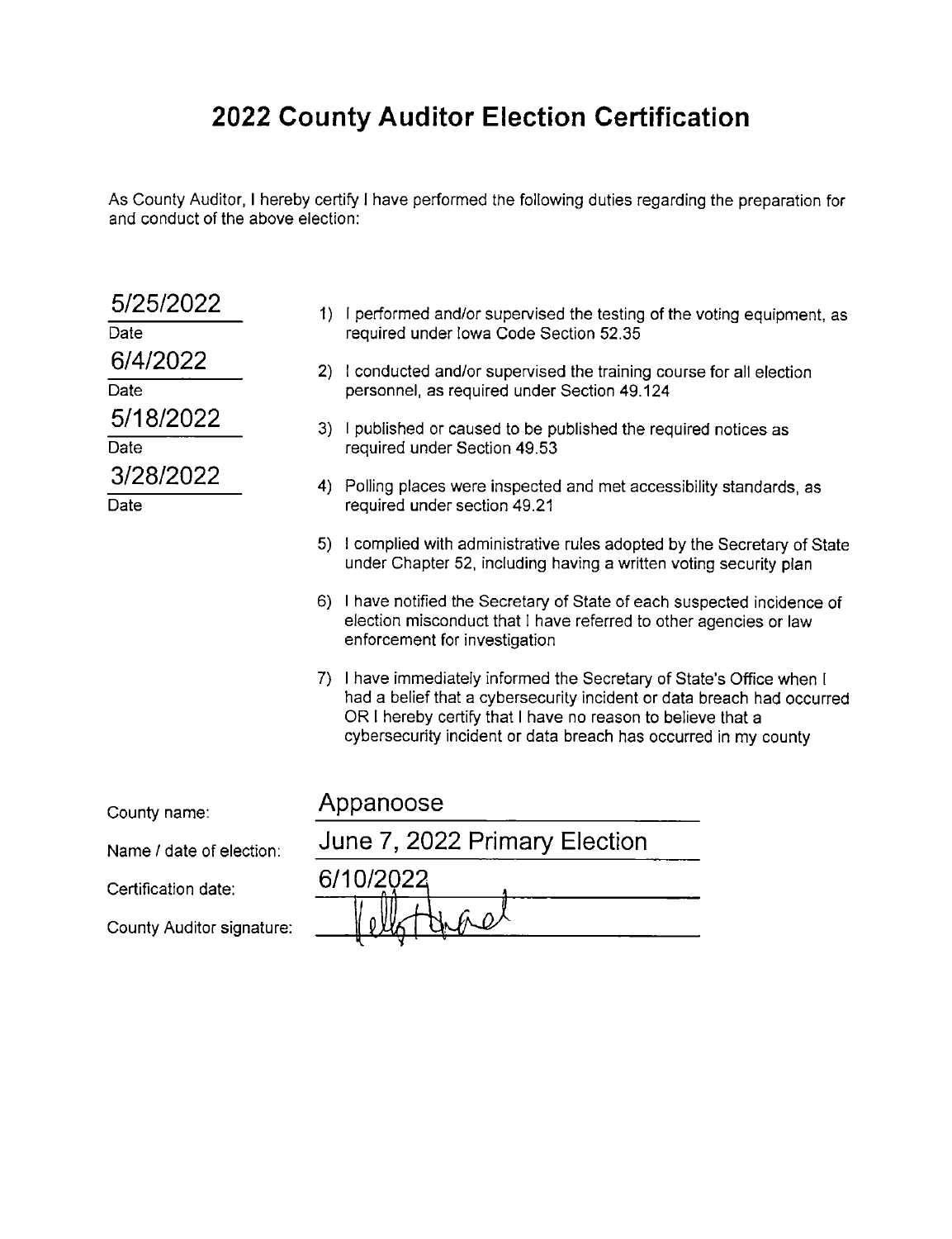## RESOLUTION FOR INTERFUND OPERATING TRANSFER

Whereas, it is desired to transfer monies from the Rural Services Fund to the Secondary Road Fund, and

Whereas, said operating transfer is in accordance with section 331.432, Code of Iowa,

Now, therefore, be it resolved by the Board of Supervisors of Appanoose County, Iowa as follows:

Section 1. The sum of  $\frac{202,086.50}{202,086.50}$  is ordered to be transferred from the Rural Services Fund to the Secondary Road Fund, effective 06-20-2022.

Section 2. The Auditor is directed to correct her books accordingly and to notify the Treasurer of this operating transfer.

The above and foregoing resolution was adopted by the Board of Supervisors of Appanoose County, Iowa, on 06-20-2022 the vote being as follows:

Ayes:

Nayes:

Attest:

County Auditor